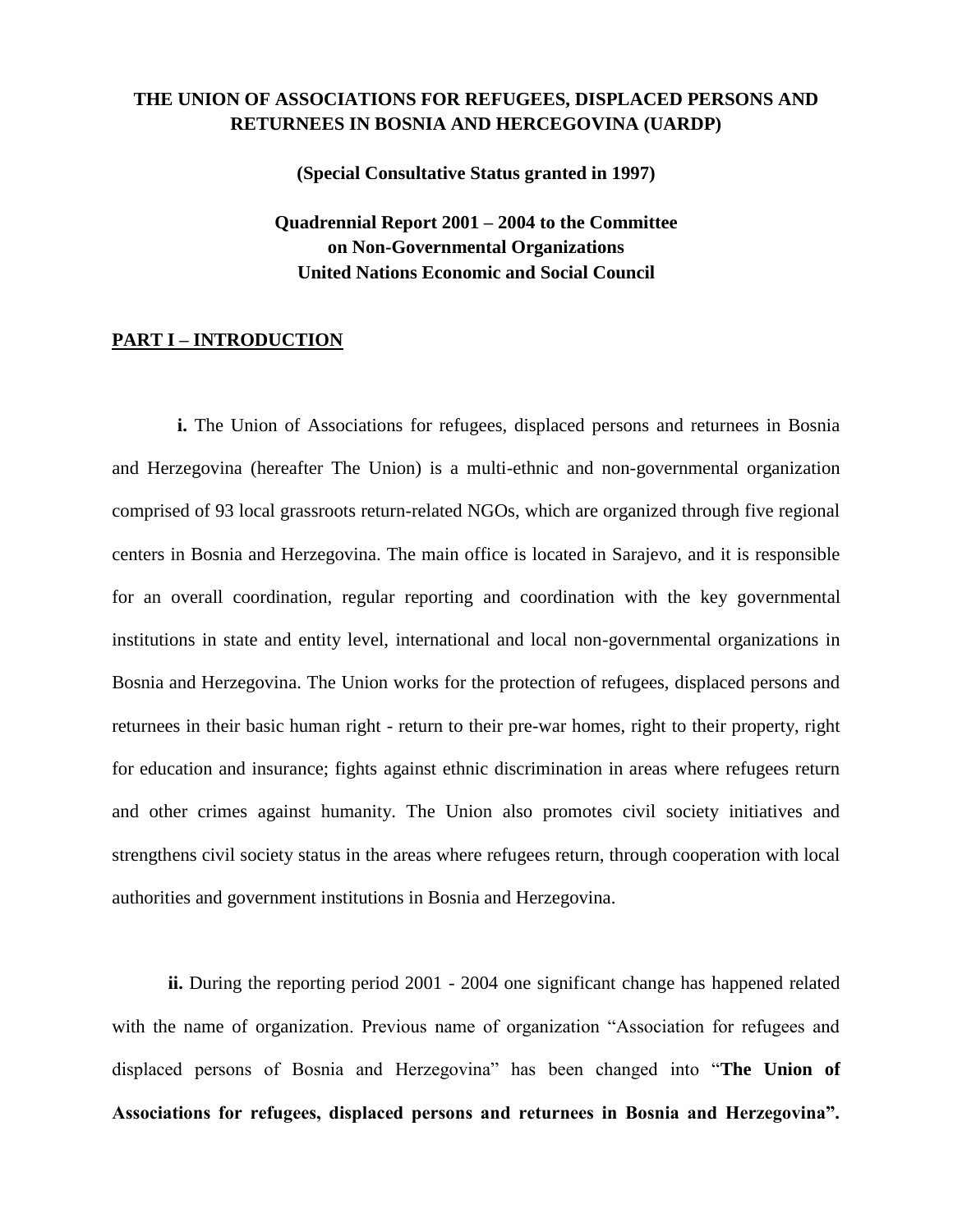*Explanation:* During the return process of refugees in their pre-war houses, local return-related NGOs have been formed, and not any more un-formal group of refugees, that used to comprised the Union.

# **PART II – CONTRIBUTION OF THE ORGANISATION TO THE WORK OF THE UNITED NATIONS**

**i. Participation in the work of the Economic and Social Council and its subsidiary bodies, major conferences and other United Nations meetings** 

The Union of Associations for refugees, displaced persons and returnees in Bosnia and Herzegovina was able to facilitate the participation of its representative during the reporting period within the following United Nations meetings:

- **Bucharest, Romania, 29 May – 1 June 2003,** Capacity Building Workshop United Nations Informal NGO Regional Network (UN-NGO-IRENE) in Eastern Europe;
- **Geneva, Switzerland, 27 June 2003,** High Commissioners Forum Convention Plus;
- **Geneva, Switzerland, 24-26 September 2003**, 54th Session of the Executive Committee - Pre-ExCom Consultations with Non-Governmental Organizations, Palais des Nations, Geneva , the contract of the contract of the contract of the contract of the contract of the contract of the contract of the contract of the contract of the contract of the contract of the contract of the contract of the c

**2001:** In late 2001, representatives of the Union attended at the special meeting in **Banja Luka, Bosnia-Herzgovina**, where the cooperation among NGO's from Croatia, Federal Republic of Yugoslavia and Bosnia-Herzegovina was agreed upon. The aim was to discuss about repatriation of all three countries and to support the voluntary return process between Croatia, Yugoslavia and Bosnia-Herzegovina.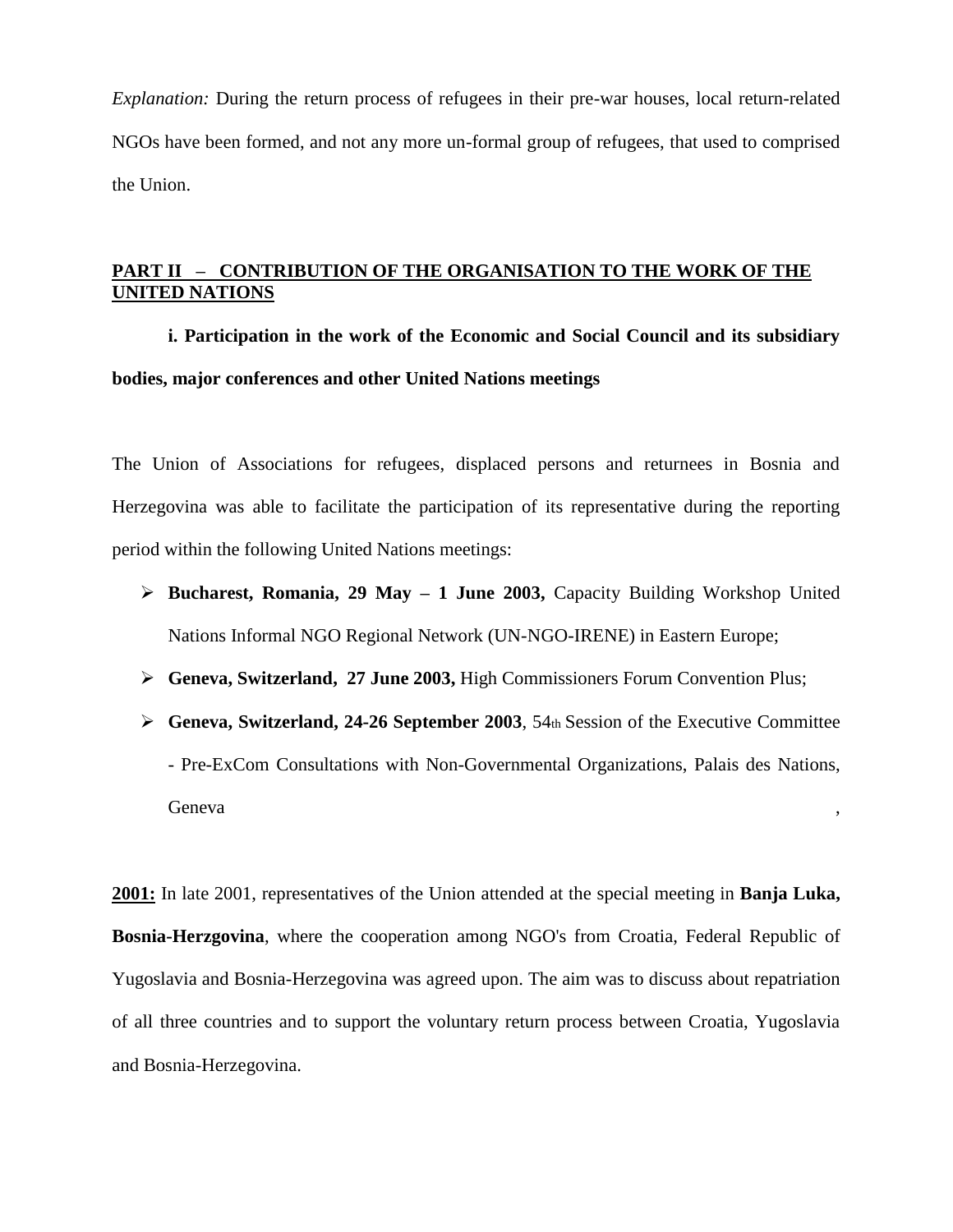**2003:** The representatives of Union attended at the 4th Forum of Cities and Regions of South-East Europe (10th Economic Forum), in **Prijedor, Bosnia and Herzegovina, 22- 23 September 2003**. The aim was to bring the interests of local and regional authorities in South-East Europe to the attention of those in charge of the Stability Pact for South-Eastern Europe, and asking donor countries and organizations to provide funding for priority projects in the field of local and regional democracy;

In late 2003, the Union prepared the regional meeting related to the  $8<sup>th</sup>$  anniversary of the Dayton agreement and realization of its Annex VII – Agreement on refugees and displaced persons, which was held in **Doboj, Bosnia and Herzegovina, 15. December 2003**.

**2004:** The president of the Union had a speech at the three day Conference "Through practice to rights in the local community – best practice of sustainable solutions for displacement in the former Yugoslavia in the context of local community development – non discriminatory access to rights", that was held in **Fojnica, Bosnia and Herzegovina**, **June 2004**.

**ii. Cooperation with the United Nations bodies and/or specialized agencies in the field and/or at Headquarters.** 

During the reporting period, the Union has been an implementing partner for various agencies implementing integrated returns projects in action program of European Union for Western Balkan countries - CARDS (Community assistance for reconstruction, development and stabilization), including house and basic infrastructure reconstruction, employment and local capacity building, where has been established tight cooperation with UNHCR in Bosnia and Herzegovina.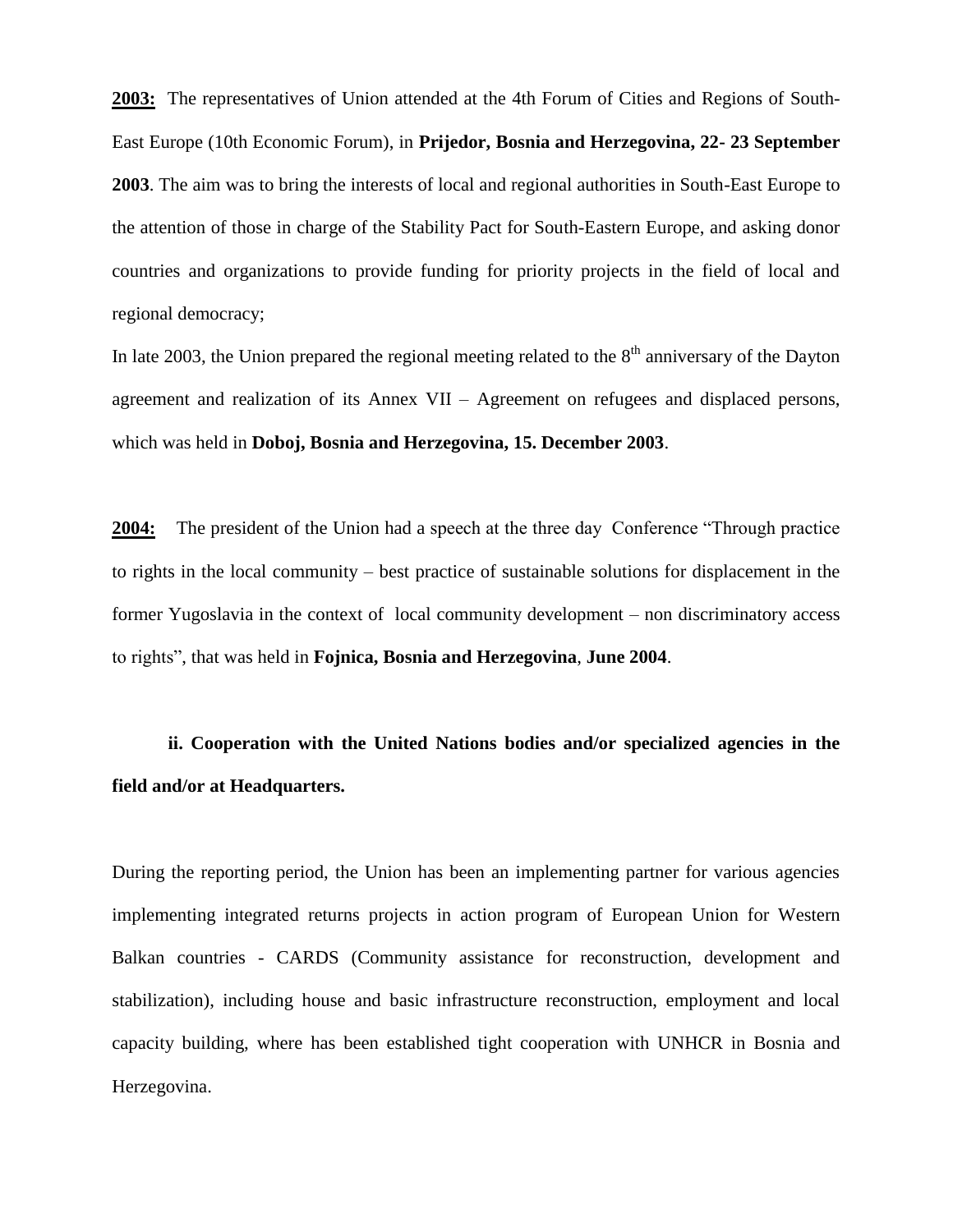**iii. Initiatives undertaken by the organization in support of internationally agreed development goals, in particular, the Millennium Development Goals, which now form the basis of the global agenda for the 21st century.**

#### *Activities in line with the Millennium Development Goals*

The Uunion contributed to the Millennium Development Goals in Bosnia and Herzegovina by advocating for, or otherwise contributing to the following:

Goal 1. Eradicate extreme poverty and hunger

Through projects and advocating, the Union protected interests of most jeopardized category of population – homeless, unemployed, with no adequate education and insurance. In reporting period (2001-2004), the lobby of the Union and special prepared campaigns addressed to relevant return-related international organizations and governmental institutions in Bosnia and Herzegovina, resulted the following ACTIONS:

return of refugees in their pre-war homes: **209.198**

reconstruction of completely devastated houses**: 51%**

### Goal 7. Ensure environmental sustainability:

Environmental awareness and reforestation programs in Bosnia through the Union´s assistance in projects financed by European Union called CARDS (2000-2003)

**Target 10:** Halve the proportion of people without sustainable access to safe drinking water and sanitation. ACTIONS:

reconnection of houses to water, sewage and electricity networks: **508**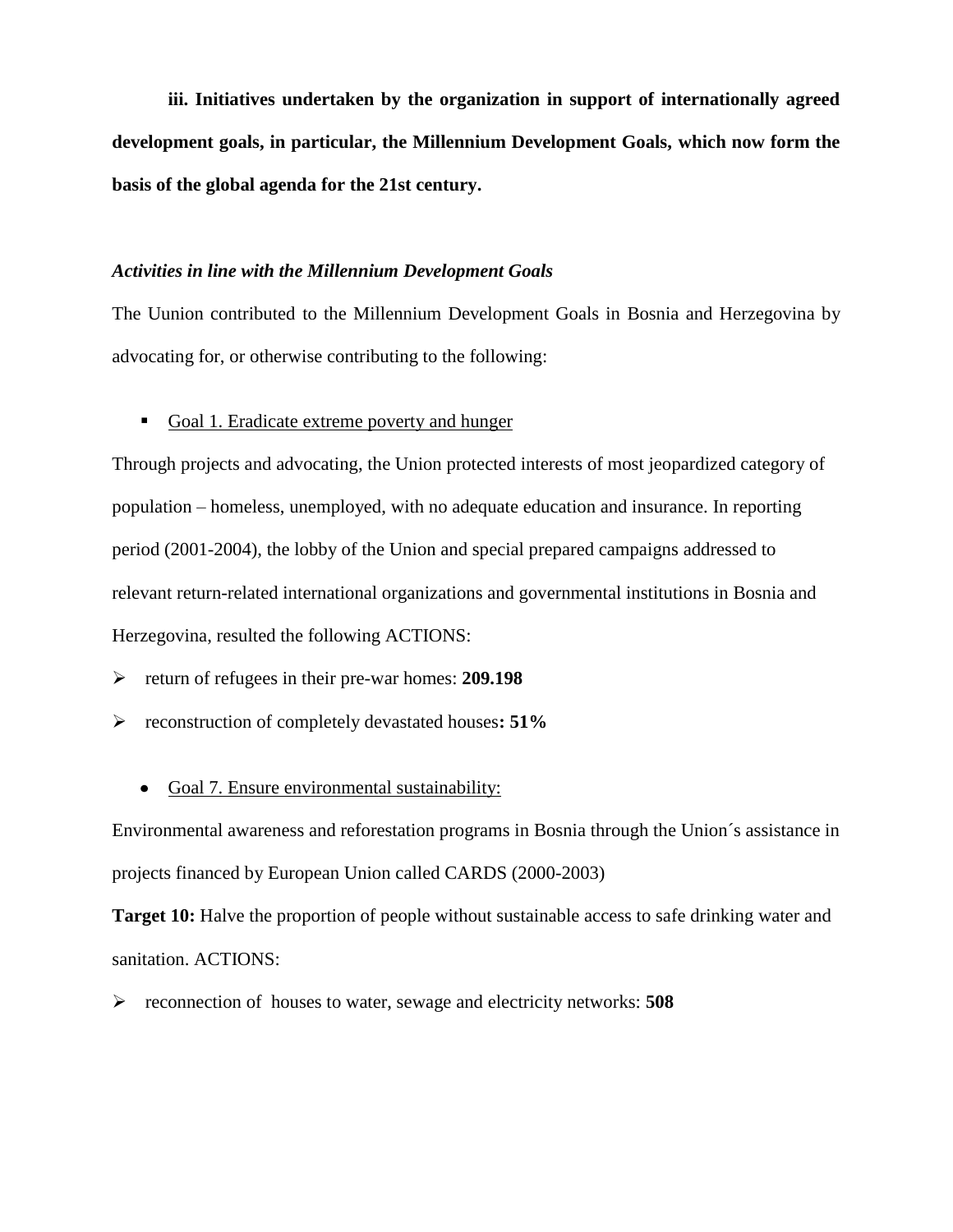### *Activities in Support of Global Principles*

The United Nations General Assembly designated 20 June 2000 as World Refugee Day to recognize and celebrate the contribution of refugees throughout the world. Since then, on this day the Union organizes variety events:

- $\triangleright$  With the slogan "Come and see", the Union organizes visits in 93 places where extremely jeopardized live, in order to draw the public's attention to the refugees who are living in very difficult conditions;
- Commemorate World Refugee Day though different podium-discussions that inform the public in Bosnia and Herzegovina about the aims of world poverty reduction and Millennium Development Goals.

To mark the International Human Rights Day on 10 December every year, the Union organizes roundtable Bosnia and Herzegovina, where local associations - members of Union- give a report about current situation from the field and human rights violations. Conclusions and official statement are sent to all public media in Bosnia and Herzegovina.